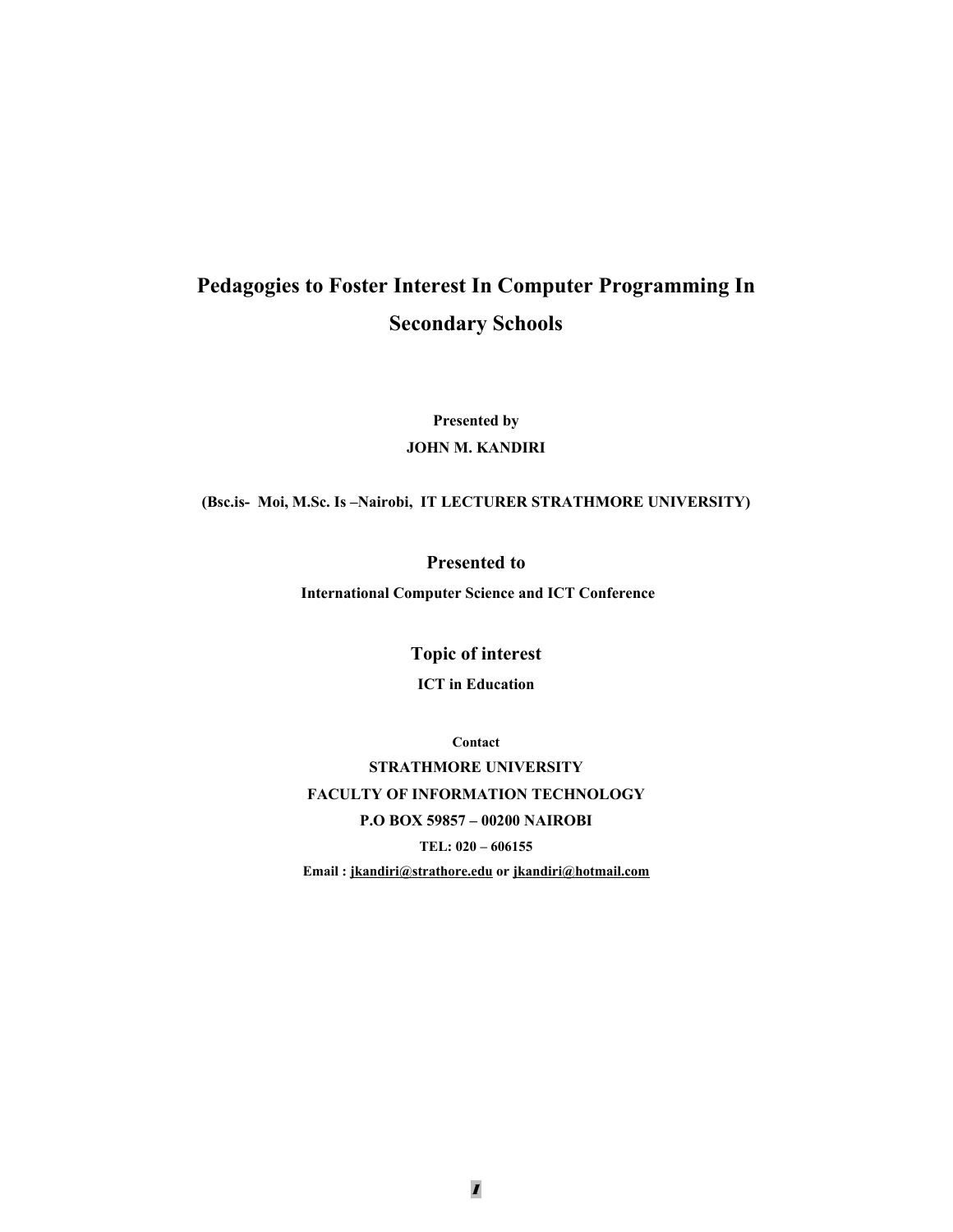Abstract : Preece (1998), in his book *Human-Computer Interaction*<sup>1</sup> notes that understanding the psychology of programming is not easy . This might be explained as the reason most students – those pursuing computer science and also those pursuing other courses have phobia towards programming. But proper introduction to computer science and specifically programming is one of the solutions this paper proposes. Teachers should adopt proper pedagogies in the introductory level, and specifically at secondary schools level so as to nurture students' creativity and analytical thinking. Making students appreciate and love computer programming will foster skills in program design and solution creativity hence developing skilled programmers to cope with the growing ICT industry.

 **Key words**: Teaching Pedagogies, programming phobia, computer studies, software engineering, procedural programming, critical and logical thinking

## **1.0 Introduction**

 $\overline{a}$ 

The author has been an Information technology educator for many years. The first years was in teaching computer studies in a secondary school in Nairobi Kenya. In the last five years , the author has taught Software Engineering, algorithms development and Data structures both in diploma level and also to undergraduate students. He has also supervised several Information Systems (IS) projects for final year students in both diploma and undergraduate.

Algorithms development and IS projects, are practical subjects where students are expected to formulate algorithms, which for example forms the basis of programming. In the questions and answer sessions with students, the author observed that students lacked necessary competence in describing simple algorithms which he(author) posed in class. This is despite the fact that some of these students had pursued computer studies in secondary school and took it as one of the examined subject in their final year (form four) . Their poor performance in algorithm class was not therefore correlated with their performance in the Kenya Certificate of secondary Examinations (KCSE) results where they performed quite well (above B) in computer studies subject. They also had programming phobia as expressed by the author's computer programming colleagues as also as noted when they were to implement the algorithms.

The author there was left wondering why this is so yet the computer science syllabus has Data Structures, algorithms and introduction to programming as some of the topics taught. Why then was there no correlation between the good performance in KCSE computer studies exam and the Data Structures and algorithms and programming subjects?

The above problem is a worrying trend because in the last four years, Kenya has heard the mention of computers and computerization than ever before. Phrases like e-governance, ICT

 $1$  One of the disciplines that Human Computer Interaction (HCI) borrows from is Software Engineering and therefore programming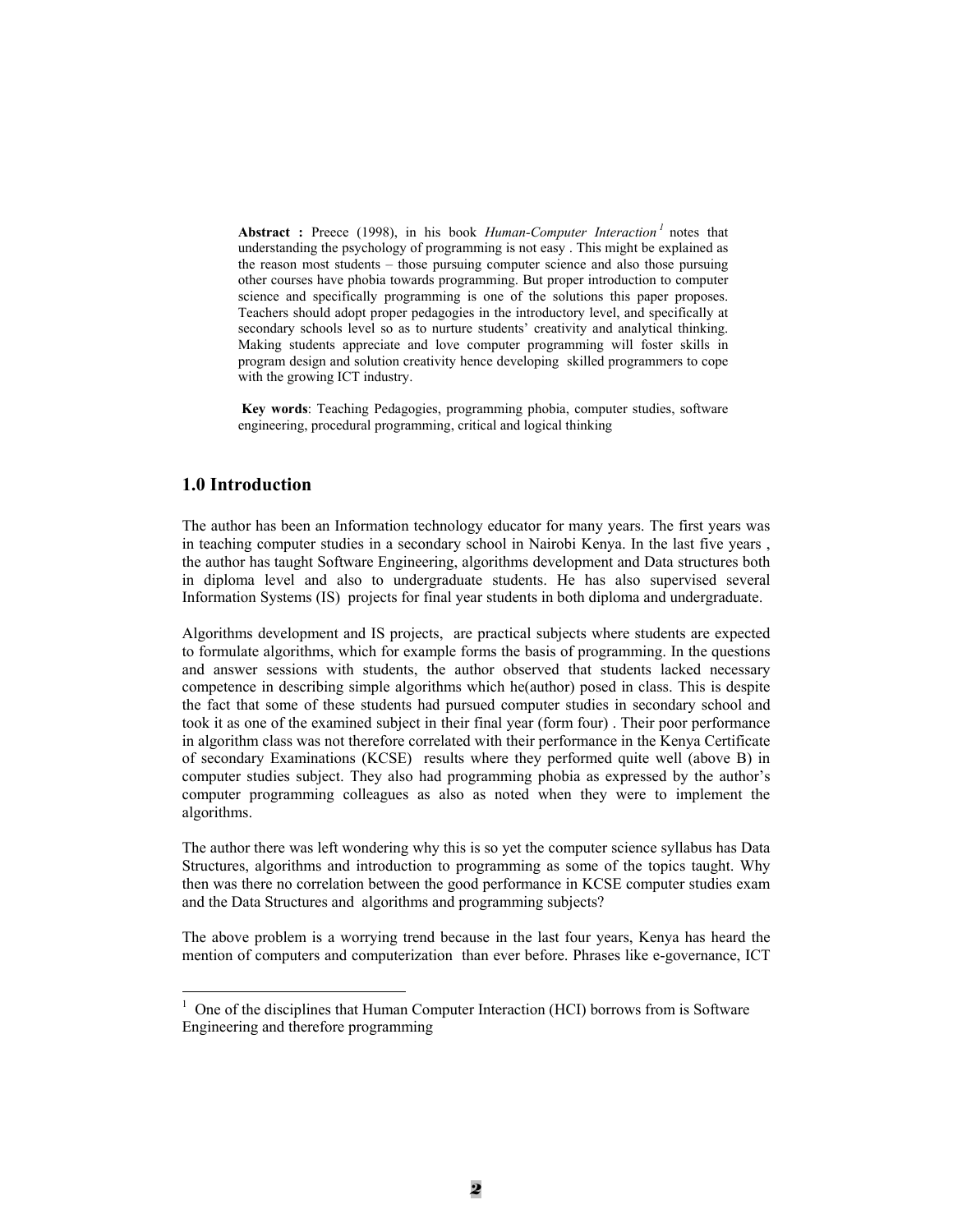policy, police computerization project, need to access tax forms online, Kenya Revenue Authority agents need to log their documents online and other such phrases are so familiar. Institutions like Universities<sup>2</sup>, parastatals and major supermarket among other major businesses in Kenya have not been left behind. There is integration of Enterprise resource planning software (ERPs) in most of these sectors. Among these are Uchumi supermarkets, Nakumatt, Safaricom and This shows the that organizations in Kenya have appreciated computers and ICT in general as a strategic resource.

Unfortunately, most of this software is imported. This means as much as we are consumers of ICT, we end up paying heavily for a resource that can be developed locally!. There is therefore insufficient supply of competent programmers despite almost all of our local universities offering degrees and diplomas in computer science. The author notes that Secondary schools in Kenya can form the catchments for computer programming skills which are fine tuned in post secondary school level.

#### **1.1 Training Approaches on the ground**

Currently, the traditional methods of teaching are adopted. Unfortunately, the traditional "Chalk-and-Talk" teacher centered approach is not effective in developing analytical and logical skills in students. It is the limitation of the chalk-and-talk approach that had made teachers in other disciplines like science and mathematics to come together and think of the best way to make students appreciate those subjects. One such initiative is "Strengthening of Mathematics and Science in Secondary Education"- WESTERN, EASTERN, CENTRAL AND SOUTHERN AFRICA (SMASSE-WECSA)<sup>3</sup>. SMASSE is discussed further in literature review.

Another problem noted is that most teachers teaching computer science in our secondary schools have not undergone formal training. For example, they

 are not graduate teachers but computer science or other disciplines with some diplomas in computer. If therefore the adage "a teacher teaches how he was taught "holds, then we see a limitation here in delivery.

The government seems ready to engage in hardware acquisition and neglecting the human resource development.

The above factors, therefore, are some of the factors that become hindrances to removing programming phobia among students. It is even more appalling because by the final year

<sup>3</sup> SMASSE-WECSA is discussed at the end of the paper

 $\overline{a}$ 

<sup>&</sup>lt;sup>2</sup> NYANDIERE , Clements's paper, The increasing role of ISs in the Management of Higher Educational Institutions (HEIs) in Kenya , presented during *7th Strathmore Annual ICT Conference on* 9th September 2006 list the local universities and the Information Systems they have integrated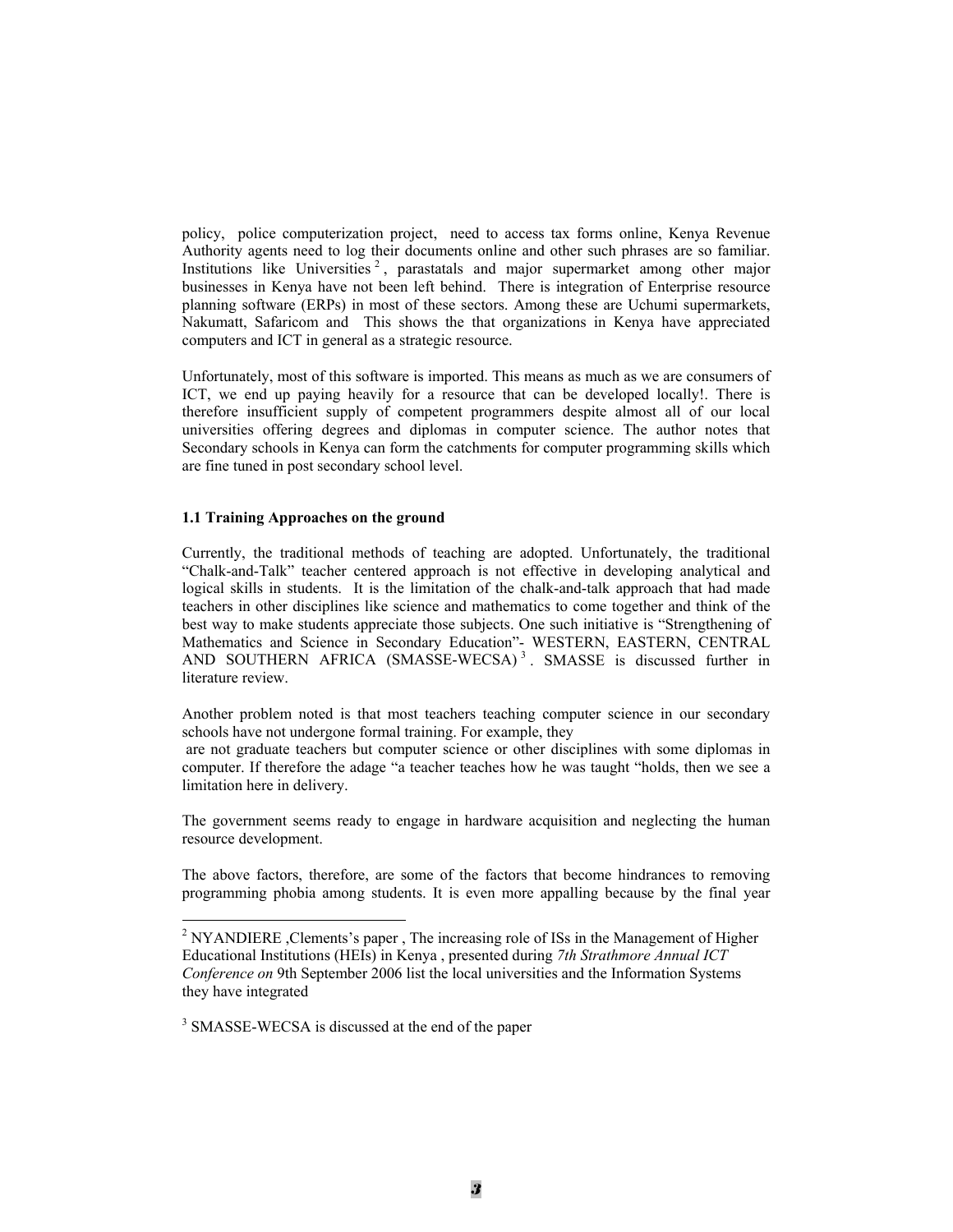computer studies programming projects, some schools tend to have computer science teachers program for them while others buy the ready made software from programming "hawkers" who get to know the projects for a given year and come up with products

## **1.2 Scope**

The research will investigate the current teaching methodology in computer studies in selected schools within the Nairobi district. Though gender issue need to be looked at, this research will not analyze the performance of boys versus girls, but within the methodology, the researcher aims to collect data from both girls' and boys' secondary schools equally.

# **1.3 Significance of the Study**

The recommendations proposed in this research can be adopted by ministry of education and therefore secondary schools as the approved approach in teaching computer programming in secondary schools so as to foster a love for programming;

The research can also be used as a basis of further research in the methodologies used in secondary schools training in Kenya so as to enhance (improve) learning in schools. This is especially in private schools

In writing this paper, the author makes the following assumptions:

- 1. All students can become good programmers if an appropriate methodology is used by the programming teachers to introduce the concepts;
- 2. All students in secondary schools gained conceptual skills by the age of 12;
- 3. Students have the same retention capability;
- 4. Both sexes have equal chances of understanding computer programming;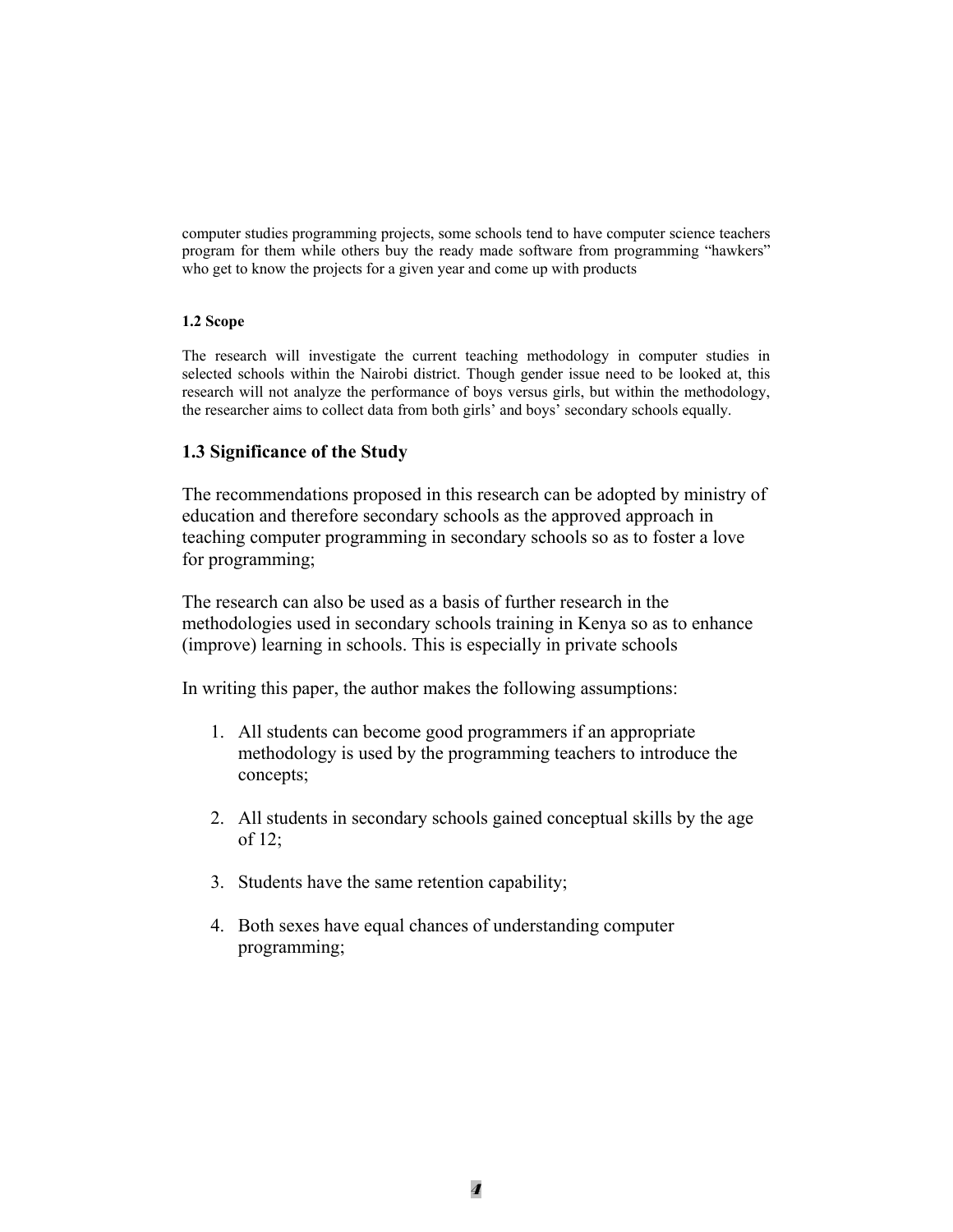5. The contribution of personality to programming is not discussed here. In the literature, we can agree that personality differences brought out Bill gate and Linus Torvalds from other students in their classes;

# **2.0 Literature Review**

#### **2.1 Software Engineering**

Boehm defines software engineering as "the application of science and math by which the capabilities of computer equipment are made useful to man via computer programs, procedures, and associated documentation" Analyzing this definition, we see that the potential of computer equipment, which this is any device that uses software , for example mobile phone, fridge, car etc can only be made useful by development of computer programs. It is due to integration of computers – what we call programs or software that the Information and Communication Technology (ICT) industry is becoming the biggest employer of late.

These programs include the operating systems and other supporting applications. But for this to be realized , the developer must conceptualize the problem , develop algorithm before embarking on coding . But, Programming is not always easy nor is it as soft job as it looks from outside. For people who have do not share the love for it, it may even at times look . This love for programming comes when developers are able to see the fruits of their work and enjoy it. This is love that can be natured early by teachers using effective approaches to introduce programming to students

#### **2.2 Practical Approach to Teaching**

In her article, "How do Children Develop? *"* Susan Jindrich gives an episode where kids in a school are painting at the easel. Each has a jar of blue paint and another of yellow paint. One boy, who like other boys is naughty mixes the contents of his two jars. The color turns green. He exclaims and attracts the attention of other kids. After enquiring how he did it and him explaining his action, the teacher calls other pupils to go on and test what would happen with other mixtures. This was an introductory class to "colors". The experiment helped the kids chart their discover of colors. Jindrich calls this "discovery learning or hands-on learning"

Research has shown that people remember things better when they learn them by doing. This is even true for adults.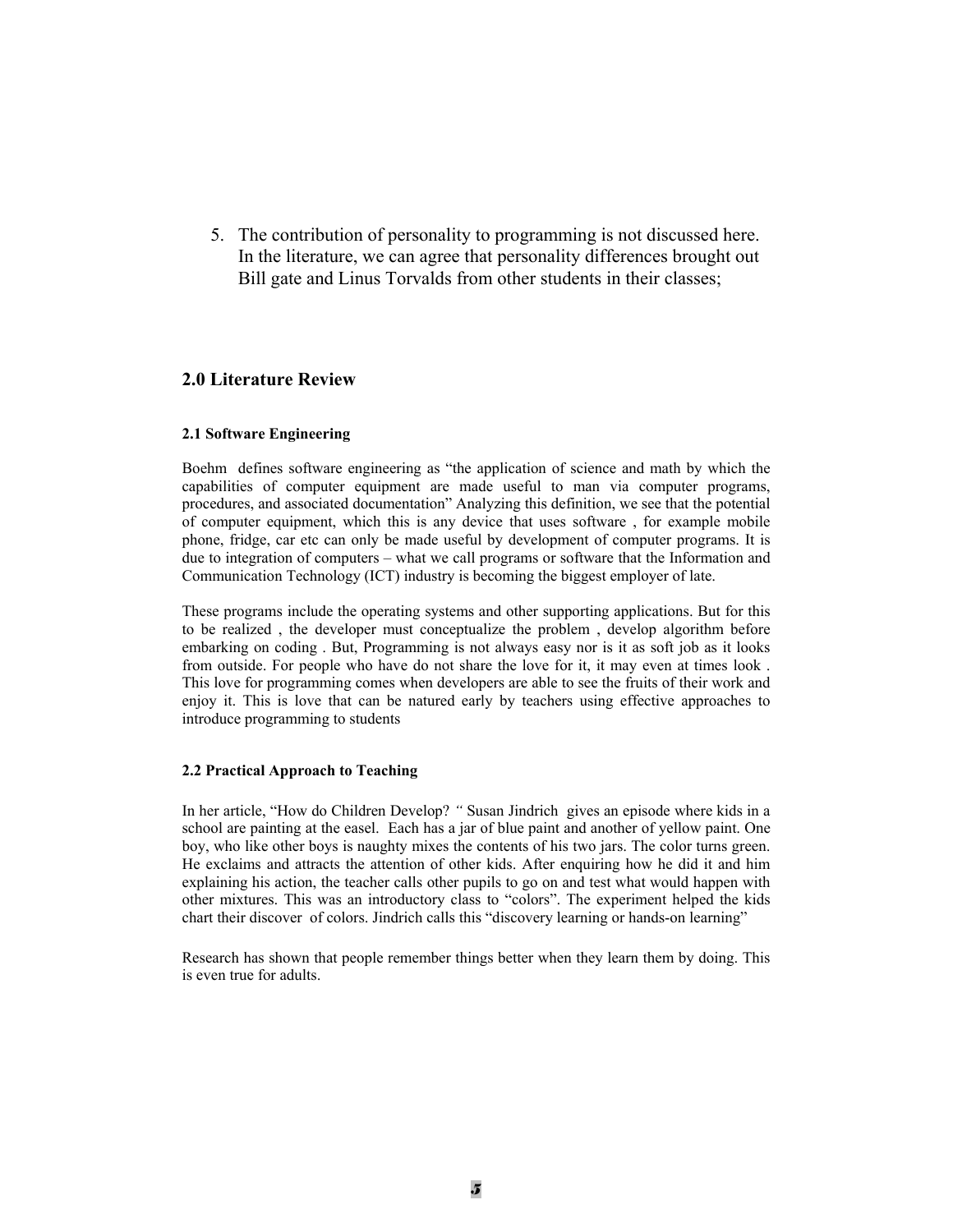Hands on learning is how all of us were exposed to different things we do. Even learning how to walk! This technique therefore applies to both young and adults. The learner is actively involved instead of just sitting and listening. In order to learn best, school children must also be actively involved in hands-on activities in what they are learning.. Some good examples of hands-on activities are: working puzzles, making collages, painting, measuring ingredients for you as you cook, learning to cook , learning to take care of younger siblings

#### **2.3 Computer Programming In Secondary Schools**

 $\overline{a}$ 

Piaget's theory indicates that the formal operational thinking abilities develop around the age of twelve (12) . It is at this age that students start moving from concrete thinking to logical/abstract thinking. This means that the students are able to come up with their own creations.

In his study to determine any correlation between mathematics and procedural programming , White (2003) also tried to determine the development of cognitive skills. He notes that mathematics can be used to determine whether a student has developed cognitive skills. If his study is used here, then we can assume that majority of secondary school students in Kenya have well developed cognitive skills as they do well in mathematics at secondary school level

I agree with Mitchell Kapor<sup>4</sup> that the importance of cognitive skills comes out in the design stage of software development. The software designer is the champion of the user experience as he brings together the world of technology and the world of people and human purposes. The designer has to for example look at user requirements and ask himself how the requirements can be met through software and hardware (for human computer interaction) He therefore looks at the two words, the lay mans world and the technology.

Any system developer appreciates the importance of quality design, where the programmer thinks over a problem and comes up with a technical model. If the teacher delivery on design is poor and cannot take students clearly through the problem conceptualization, then at the end of the day, the product will be poor!

In designing computer programs therefore, the selection of the various components and elements of the application must be driven by an appreciation of the overall conditions of use

<sup>4</sup> Mitchell Kapor's article "**A Software Design Manifesto" in the book**  Bringing Design to Software by Terry Wanograd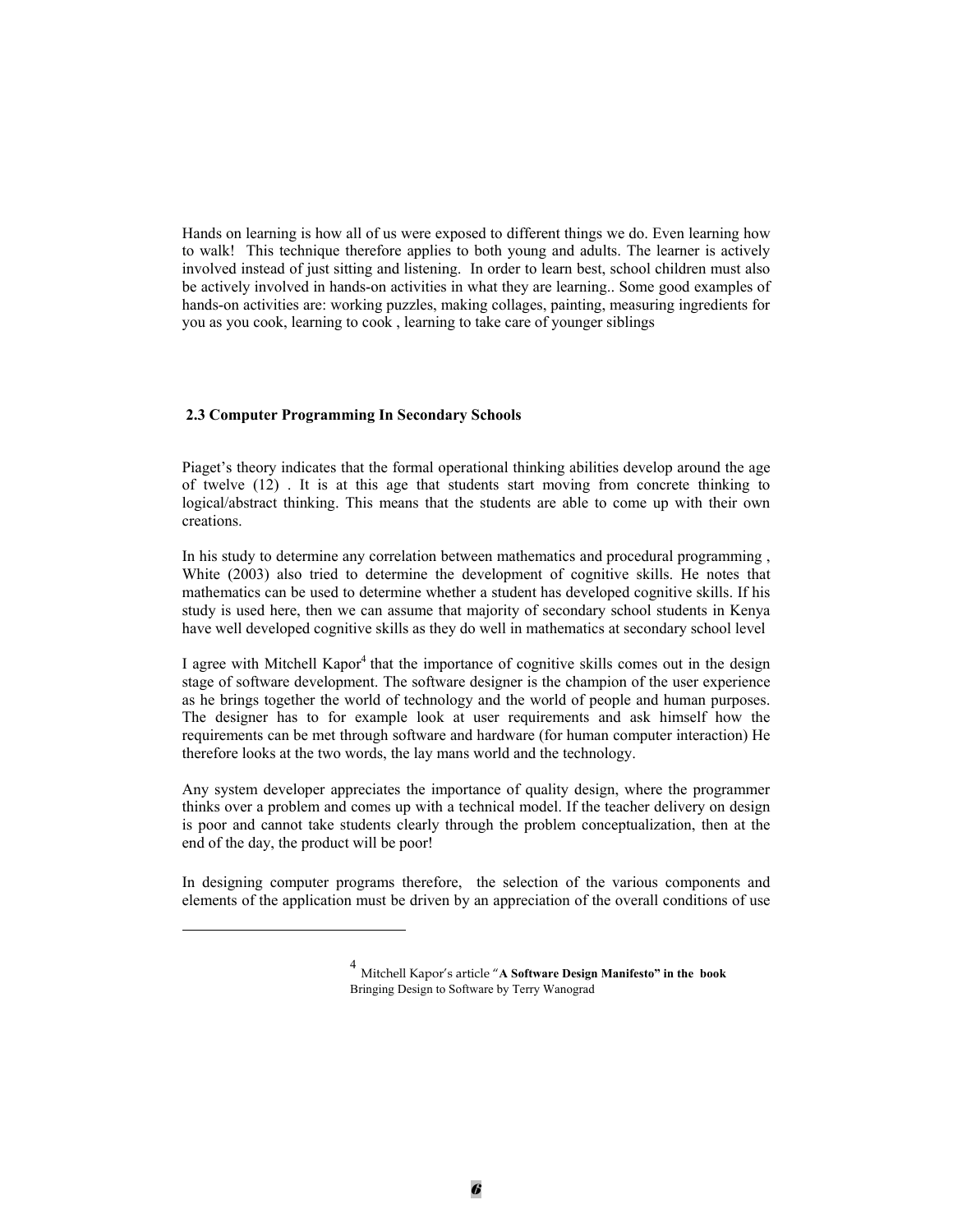and user needs through a process of intelligent and conscious design. How is this to be done? By software designers. The software designer should be the person with overall responsibility for the conception and realization of the program. But there is no direct path between the designer's intention and the outcome. As you work a problem, you are continually in the process of developing a path into it, forming new appreciations and understandings as you make new moves.

Figure 1 below shows the steps one converts human thought into programming. If a student is able to conceptualize the problem clearly enough, by using the natural representation , for example explain the problem in plain English. This will mean converting the problem to more formal method for example structured English becomes easier. For example, if a student is asked how to develop a program to get sum of two numbers, is he able to know that:

- i) Some numbers are required for summing?
- ii) There is need for the summing action?
- iii) There is need for data display?





With proper introduction to problem solving, a student is capable of thinking through the process for different programming problems solved..

Ali (2005) clearly states the role of teachers when he says that teachers open the door of knowledge and invite the students in. He continues to note that teachers must create an environment conducive for effective learning and by extent effective transmission of knowledge. He notes that a teaching pedagogy the teacher adopts must look at how to teach,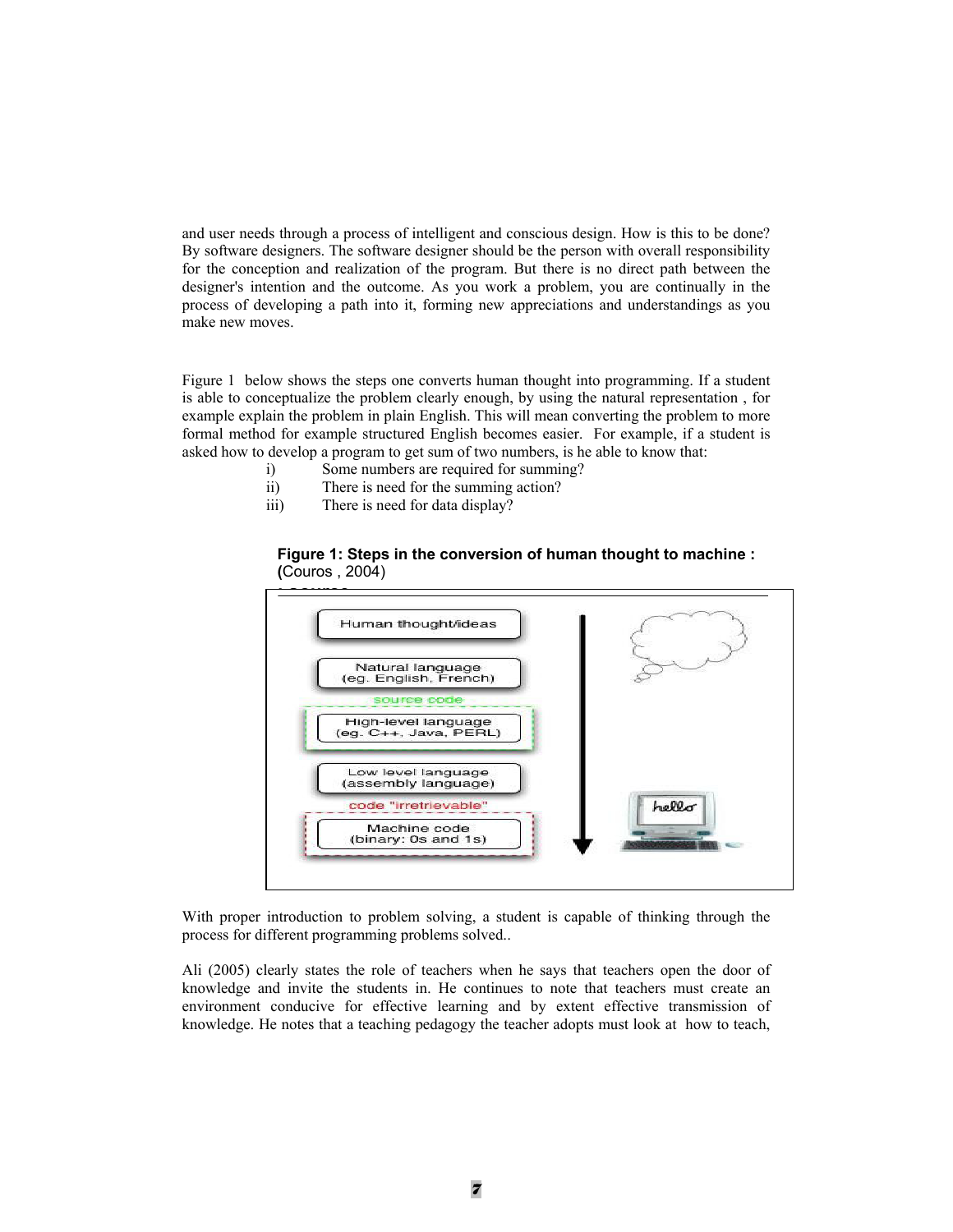what to teach and what aids to use in the process. In his article, "Teachers Need Appropriate ICT Skill" Oredo  $(2006)^5$  identifies the following as requirements of a teacher (read quality/ competent teacher) in a given subject:

- i) Understand the subject from all dimensions;
- ii) Understand the subject's history;

 $\overline{a}$ 

- iii) Understand the subject's evolution;
- iv) And understand the benefit of the subject to the society.

He continues to point out that the teacher must be conversant with the education system , the psychology of the students and the resources available for efficient delivery of the content. These attributes can be acquired if a teacher undergoes proper training and also is prepared to adapt to changing methodologies of delivery . Unfortunately most of the teachers training computer science in Kenyan schools today are not trained teachers but either pursued computer science or computer related studies and founds themselves in schools. This means that some attributes Oredo spells out might be lacking like understanding student psychology and also best teaching methodologies, if the old adage "teachers teach the way they were taught" suffice, then a limitation can be observed here and therefore do agree with Oredo that teachers must keep abreast with new technologies and new approaches to total delivery.

Fortunately, research has shown that computer training is similar to mathematics. With the developed methodologies of teaching, the teacher can adopt the proposed methods . They can also join the already developed initiatives/forums for training science and mathematics , for example SMASSE.

Teacher training institutions like University of Nairobi, Moi University, Kenyatta University , , Kenya Science Teachers College among others should integrate computer science as a teaching subject. Therefore,

### **2.4 Strengthening of Mathematics and Science in Secondary Education"- WESTERN, EASTERN, CENTRAL AND SOUTHERN AFRICA (SMASSE-WECSA) and Other initiatives**

SMASSE is a program that endeavors to bring together secondary schools teachers who teach mathematics and sciences and discuss how best to deliver the subjects . Its objective, according to the SMASSE website states "The association shall exist for the purpose of Strengthening Mathematics and Science Education at the secondary level, through In-Service Training (INSET), Pre-service training, research, and exchange of information, seminars, joint exercises and all other lawful means to pursue its objectives" It works in collaboration with the Working Group on Mathematics and Science Education (WGMSE). Other such initiatives in the world include Computer Science Teachers Association (CSTA) in America.

<sup>5</sup> Mr. John Otieno Oredo is a computer science teacher at Strathmore School and also a post Graduate student at Strathmore University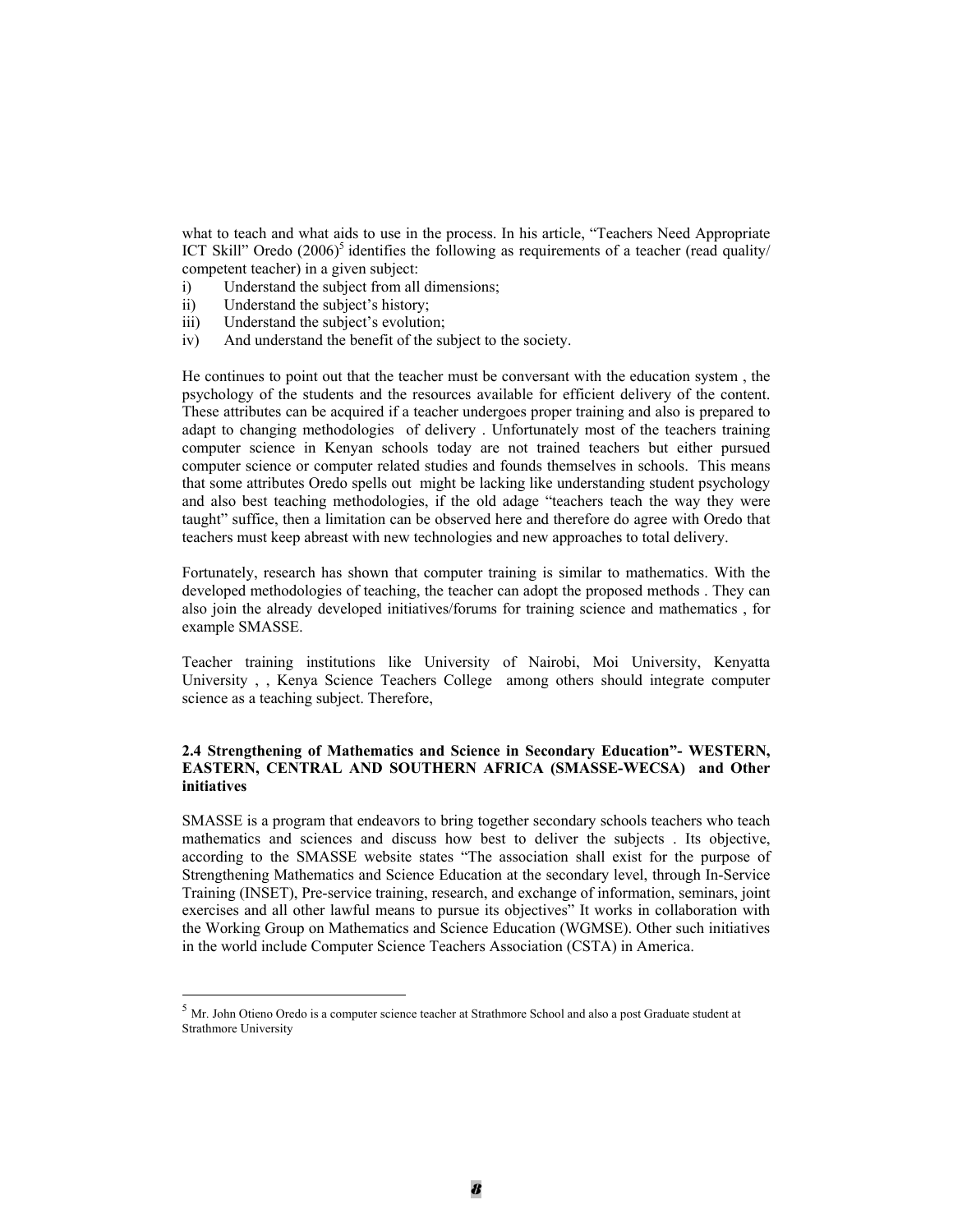Market Wire, an online journal, discusses the initiative by IBM and the Computer Science Teachers Association (CSTA). The initiative aims at supporting and promoting the teaching of computer science and other computing disciplines. This is in line with the CSTA mission of bringing greater exposure for  $k-12$  students to study computer science. One of the beneficiaries of the IBM/CSTA initiative, Shane Torbert , who was a teacher at the Thomas Jefferson High School for Science and Technology in Virginia, participated in a six-week pilot program. After the program, he made the following observation "The structure of the lessons encouraged students to think through the design of a computer program, from problem statement to solution," . He went on to confess that though he previously found the design process generally hard to teach, his instruction on this area improved significantly after the program.

Through the initiative programs, students think of a program design upto final delivery of a system. By the end of the program, teachers, like Shane above , are able to deliver well to students and therefore enhance learning.

#### **2.5 Related Study**

 Sanwar, A (2005) discusses the Scaffolding as one of the most effective teaching pedagogy for undergraduate computer science. He gives an example of the following approach in implementation of scaffolding in introducing computer programming:

1) Presentation of the Problem: The teacher presents a problem that is designed specifically to take into consideration the use of new material as defined in the syllabus for that specific class session. The examples used in class should be realistic. For example, the teacher can pick a mathematics formula learnt in class, and which all students should be familiar with. This can be getting the area of a triangle. This helps students appreciate the role of programming and make it less abstract. When students discover how they can solve simple real world problems, they go out and look for challenging tasks.

2) Problem Formulation: Students, with teacher acting as facilitator, formulate the problem. This requires the understanding of the question as well as the meaning of the problem's terminology, and the identification of its facts: goal, givens, unknowns, condition and constraints. Problem understanding requires the processing of information. The techniques of verbalization and visualization are used to create an initial understanding of the problem. For example, making a drawing, talking, or answering questions about the problem aid the task of problem understanding. Problem formulation evolves with the transformation of the given problem statement into a precisely formulated model. Developing a precise model of the problem is completed by the elicitation and organization of all relevant information and the elimination of irrelevant information.

3) Solution Planning: Students, with teacher acting as facilitator, plan the solution beginning with the development of an appropriate solution strategy. The students consider various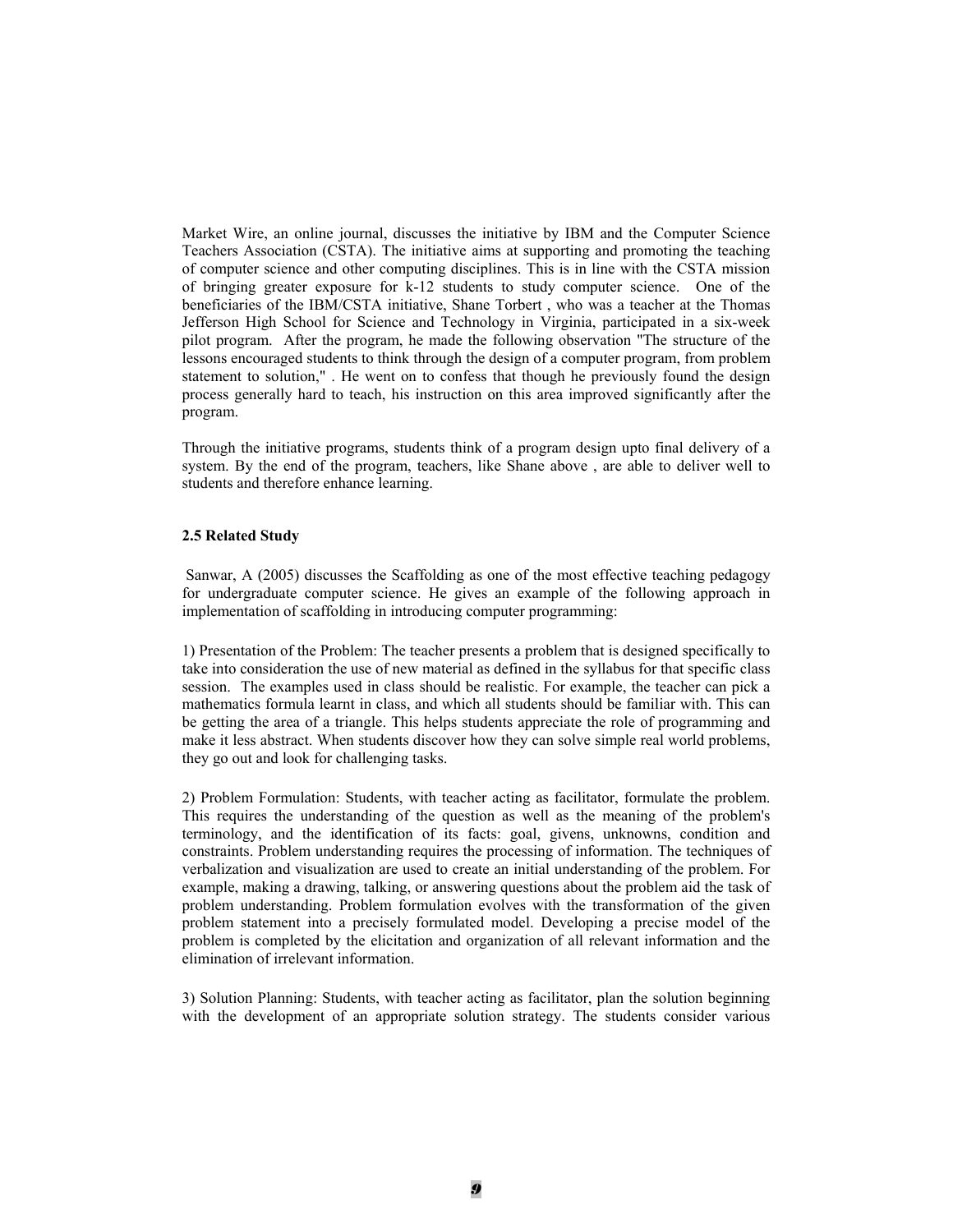alternatives to determine the course of action suited to achieve the goal of the problem, subdivide the goal into subgoals, and identify the tasks needed to accomplish each subgoal. The relevant information identified in the previous activity is related to the various subgoals and its role and meaning are defined. This enables the students to begin the process of carrying out the strategy to progress toward meeting each subgoal of the problem and eventually producing the complete solution.

4) Solution Design: Students, with teacher acting as facilitator, organize and refine the components of the solution strategy, and define specifications to be translated into code. There are two levels of design. The first is a high-level design where a framework structure for a solution to the problem is produced, typically in visual or outline form. This involves the organization and sequencing of subgoals, the determination of whether the subgoals require further refinement, the establishment of relationships among the various solution components, and the association between data and subgoals. Subsequently, detailed design transforms subgoals into corresponding algorithmic specifications and the solution logic is readied to be translated into programming language code.

5) Algorithmic Walkthrough: Students, with teacher acting as facilitator, prepare to map the algorithmic solution into programming language syntax by going over each line in the algorithm and pointing out the exact language construct required. Any reference to what appears unclear or not yet used or previously covered is marked to be the subject of next activity. A list of such references is maintained.

6) Presentation of Syntax: The only "teacher dominant" activity. This activity brings the class back to the beginning of the textbook chapter of the subject at hand. This part is driven by two objectives: meet the stated goal for this lesson take the solution to its final stages (write the complete program).

7) Implementation: Students, with teacher acting as facilitator, proceed to fill in the gaps and produce a complete program that will run on the computer. This is done by translating the detailed design into programming language code that will be tested and can be executed to produce the result.

8) Testing Students with teacher acting as facilitator perform some testing by hand in the planning and design phases to verify that a reasonable logic is used in the algorithm. However, after the implementation phase, each module developed is tested with data for that module. Once we are satisfied that each module does what it is supposed to, the whole program is tested as a unit. The implementation and testing tasks are evaluated in terms of solution quality and correctness.

In application of Computer-Aided Scaffolding, Sanwar, Ali (2005) notes that teachers can come up with program templates that can help students understand algorithms. A good example is where a template can describe what is happening within a simple iteration. The teacher runs the template and a mark will be indicating a line and any output. By this method,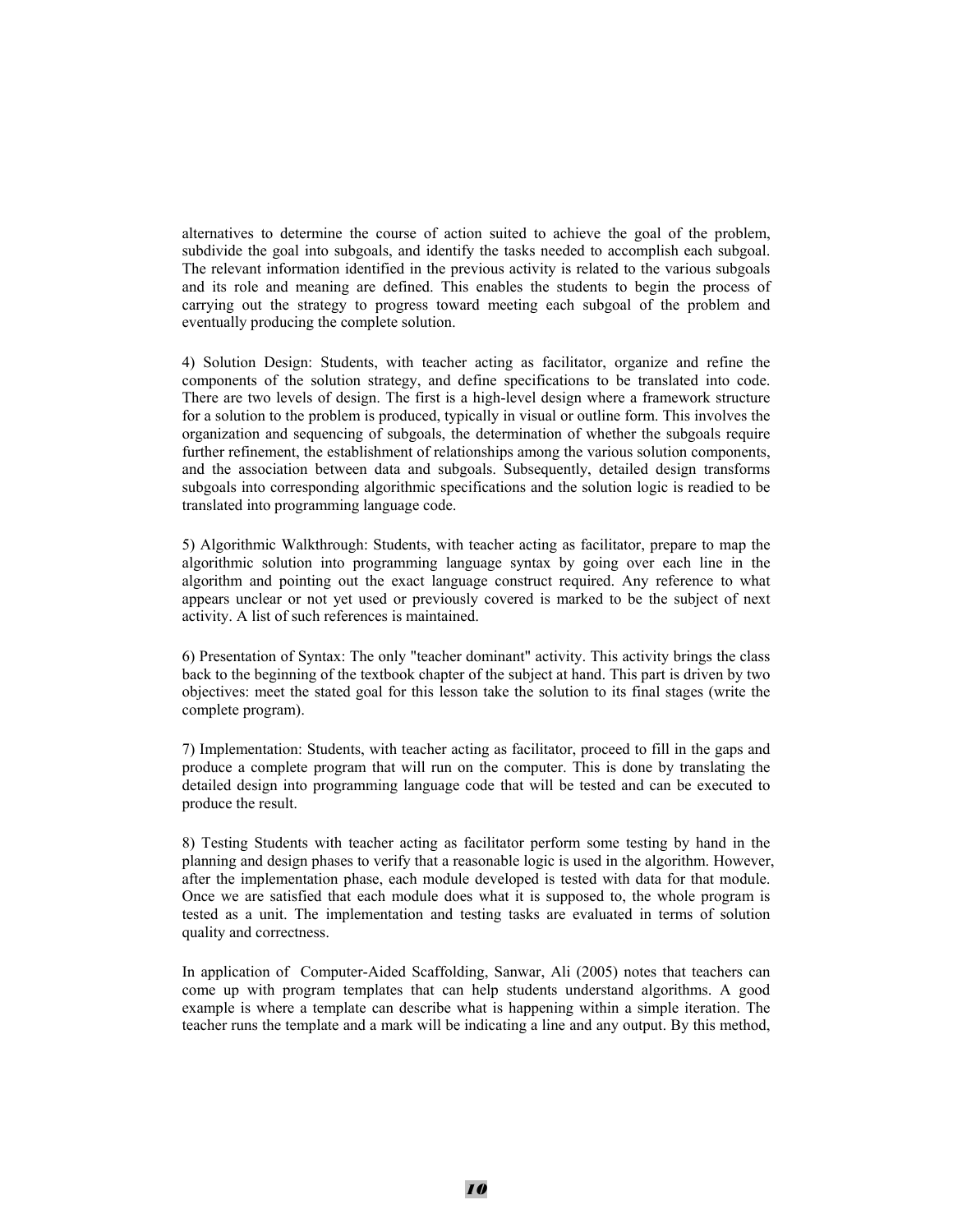the students' interest is raised and they follow the demonstration. This is an example of the skills that Oredo was proposing. This, as Al-Imamy , et al (2005) notes, will reduce the time teachers take to explain programming language syntax but give more time to learning a concept. With this, the students' creativity and analytical thinking are developed<sup>6</sup>.

The aids can be created in simple application like power point , which is animated or on web interface. This means, during a theory class, the teacher takes the students through the aids as he explain what is happening in a loop.

## **3.0 Discussion**

 $\overline{a}$ 

Programming should be introduced using building block approach. This is where teachers introduce students using simple tasks which they can identify with. For example, instead of the teacher telling students to write a payroll program (which they cannot identify with as they are not working) , identify a mathematical problem students have solved in class for example, getting the area of a geometric shape. Let the students explain what is expected to get area of a geometric shape , for example rectangle. Then the algorithm, then convert this to a programming problem. Computer programming teachers can then use Sanwar scaffolding steps to guide students through implementation of the problem .

Researchers in learning psychologists states that knowledge is something that resides within one's mind , Ali (2005). This one can also observe when teaching. Teachers will agree that one gets surprised with the creativity and answers students provide during a class discussion. The above methods will bring out the students potential after the teacher help them understand concepts by observation and contribution. When the student observes that he has the idea, he feel content by acknowledging the fact that he can discover. The teacher encourages the student to release his potential. This is unlike the chalk-and-talk method where the student sees the teacher as the paragon of knowledge. Actually, it reduces the student to a zombie such that without the teacher, the student is incapacitated.

But for the teacher to have a paradigm shift from the traditional chalk-and-talk , teacher centered approach to pedagogies that will make the students an active participant in the learning process, teachers must be empowered with relevant skills. Below are some of the methods suggested by the author as paramount to ensuring computer programming teachers are ready for the paradigm shift.

**Pre-service training.** Teacher training colleges should integrate Computer science as a teaching course so as to produce graduate who can deliver the subject better. Introduction of

 $6$  Al-Imamy, et al, in their paper notes that teachers take excessive time on programming language syntax , leaving very little time for " developing skills in program design and solution creativity"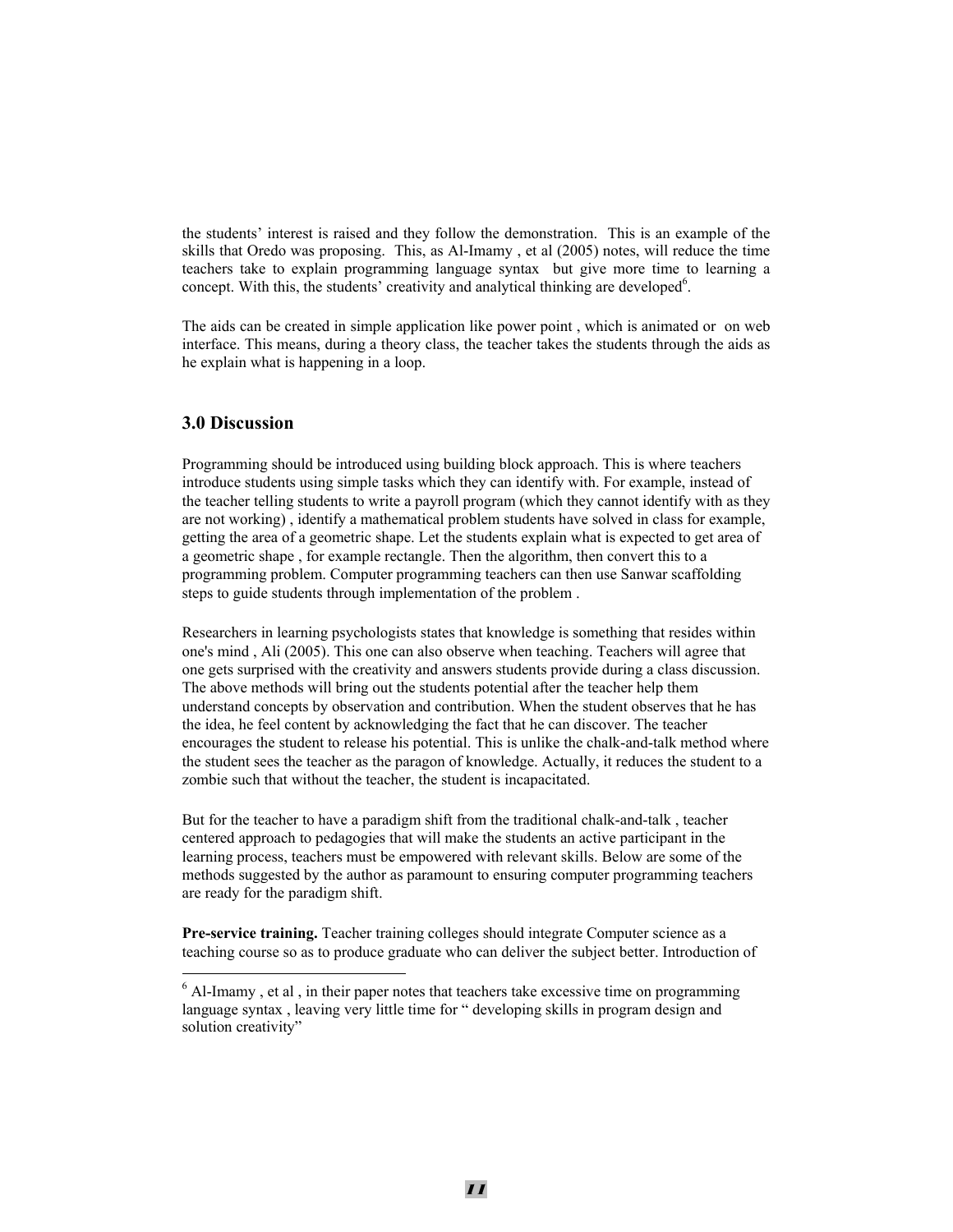computer studies as one of the teaching subjects for graduates pursuing teaching degrees and diplomas will ensure that the teachers undergo psychology of learning and special methods in teaching computer studies. Currently, majority of computer studies teachers are computer science graduates with no background in education.

**In-service Training and teacher motivation**: As noted before, most of the computer studies teachers in secondary schools are not trained teachers. For those teachers already teaching computer science, they should go for in-service training. This will incorporate teaching methods and student psychology among other essential units. It is only with adequate training that teachers can get the confidence for example to come up with templates as describes under Computer - Aided scaffolding pedagogy above.

**Government involvement in in-service training:** Government should be involved in the inservice training programs as it rolls out ICT in schools. Currently, the emphasis is on computer hardware which does not make a lot of sense without skilled human resource to extract value from the IT resources. During the in-service sessions, teachers will be taken through best teaching approaches for computer studies and programming as a practical subject. To motivate teachers to take this course/training more, the government through the ministry of education and Teachers' Service Commission (TSC) should award recognizable certificates and/or promote the graduates from the teacher upgrade projects.

**SMASSE initiative**: Computer studies teachers should also be integrated in the CEMASTEA/SMASSE initiative. In these forums, computer studies teachers will be sharing on the best way to introduce computer programming in secondary schools. This is to help them come together and think on best way to deliver the subject so as to initiate love for it. They can also come together with the industry to form initiative like the one IBM formed with Computer Science Teachers Association (CSTA) in USA where IBM supported teacher training in new skills. These initiatives (graduate teachers in computer studies and also inservice training) will ensure that teachers develop deductive skills. This will help improvement in delivering computer studies and more specifically computer programming.

**Programming Clubs in schools:** Computer studies teachers should encourage formation of programming clubs in schools. Through the club, students will write programs and challenge each others in programming,. These programs can then be presented during the schools Science Congress. he student is also able to understand algorithms better and especially through concept mapping. This is where students are able to create mental models and be able to represent them algorithmically. Through mental models also, the student clearly can develop and communicate ideas freely. The computer-aided scaffolding also helps the student shape his ideas more clearly.

Pro-active methods of assessing final computer studies programming projects: The Kenya National Examinations council and computer studies teachers should be more thorough in computer studies project assessment and ensure that students' effort is awarded and cheating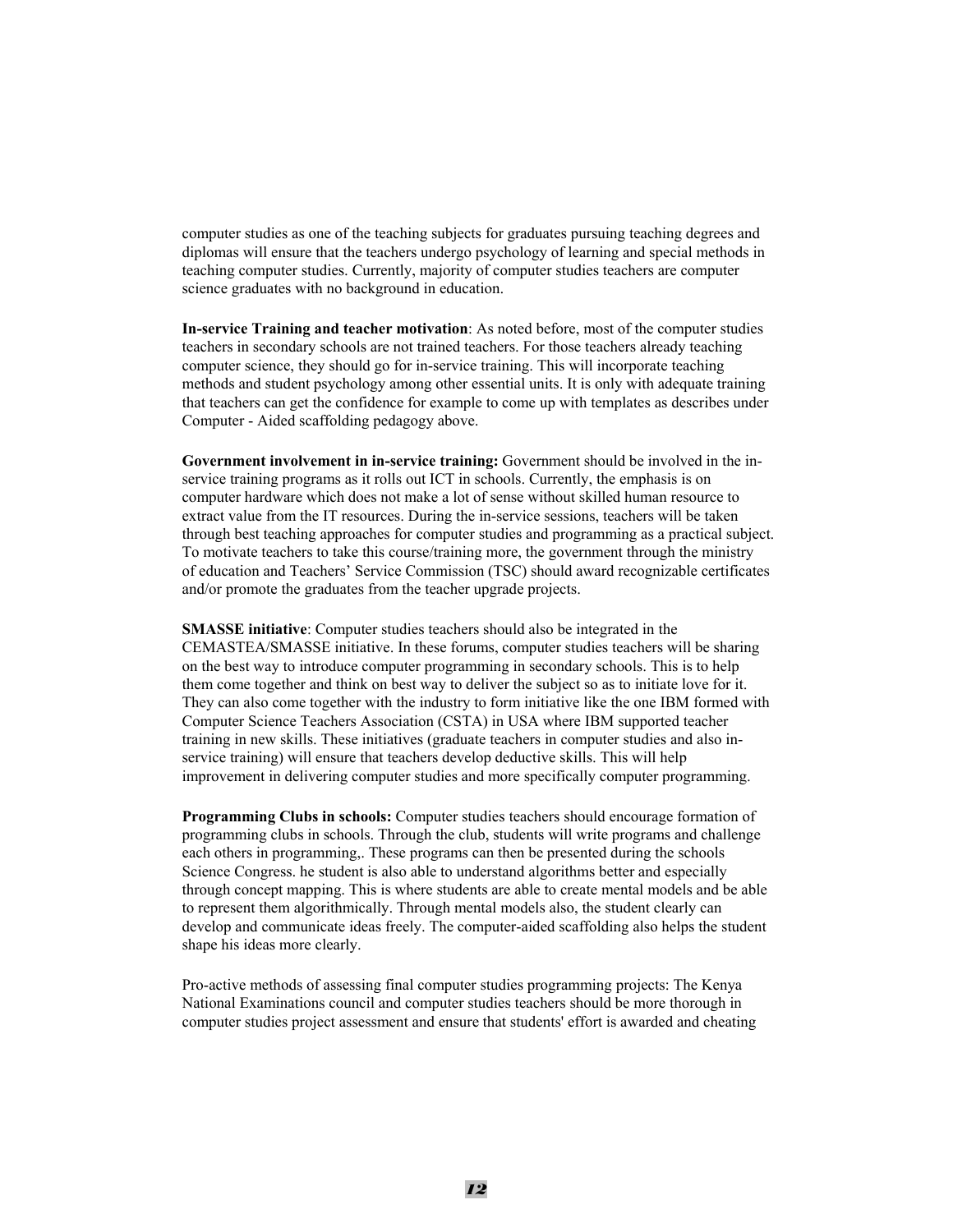is punished. This will make the students get focused and develop and interest to understand programming.

## **4.0 Conclusion**

In computer programming, it is necessary for the student to develop programming skills. This is possible if the student appreciate the role of computer programming in coming up with systems and the influence of such systems in every day life. By using Sanwar, A (2005) scaffolding steps, the Bloom's taxonomy of education objectives are met. These objectives include development of:

- i. Affective Skills (values, attitudes, and interests)
- ii. Psychomotor skills and
- iii. Cognitive Skills

In affective skills, by allowing introducing the programming using simple problems, the students is able to actively participates in the learning process, he can also attach a value as they can relate to the application , for example mathematics thus being able to accommodate them within their own schema; comparing, relating and elaborating on what has been learned and finally students will be in a position to value and believe in computer programs as they exercise more complex problems on their own as they appreciate programming. This in essence now exerts influence on their behavior and attitude to programming.

By allowing students to think and do on themselves, teaching develops psychomotor skills. Students appreciate what they can do on their own or in groups

Finally, on cognitive skills, allowing students to move from simple programs to complex programs ensures that they acquire knowledge, they comprehend why they write programs and how to solve a problem and finally, they are able to think through the problem.

It is good to note that once a student has gained good programming skills and found love for computer programming; he/she can be able to:

- i. write software from scratch;
- ii. Re-engineer existing software
- iii. Work with open-source software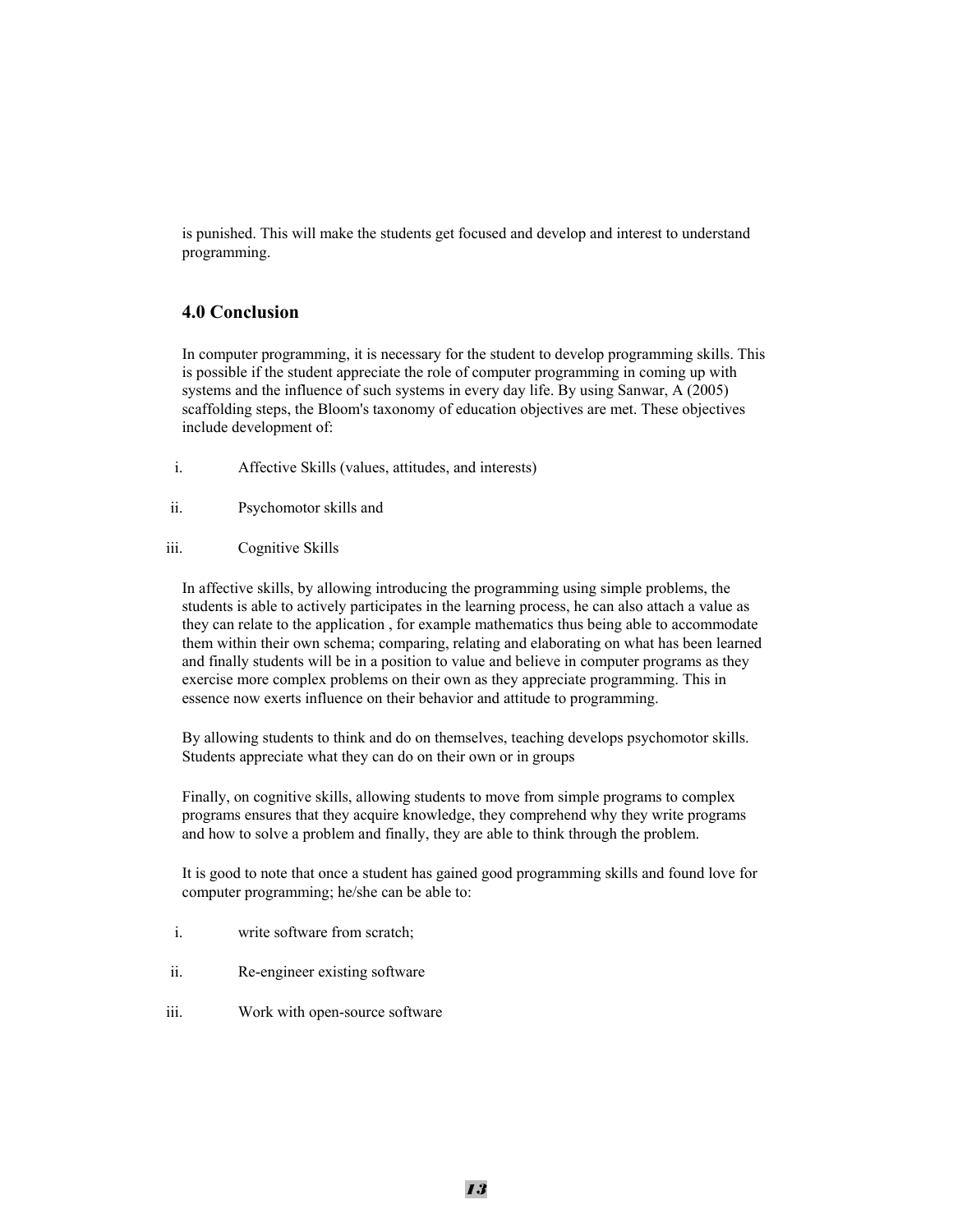But all these is not possible without teachers in computer programming being encouraged and taught to have a paradigm shift from the traditional teacher centered delivery to an approach where the student is encourages to become an active participant in class.

In conclusion, the author believes that Secondary schools in Kenya forms the best catchments to nurture computer programming skills which are fine tuned in post secondary school level. This will see Kenya joining the 21st century global trend in contributing in integration of ICT in development thus making Kenya not just consumers of information systems but also developers.

## **Reference**

- 1. **Ali , Sanwar (2005)** Effective Teaching Pedagogies for Undergraduate Computer Science, in the online Journal of Mathematics and Computer Science, accessed online on 20<sup>th</sup> Oct 2006 http://www.findarticles.com/p/articles/mi\_qa3950/is\_200510/ai\_n15868740
- 2. **Al-Imamy, Samer , Alizadeh, Javanshir and Mohamed A. Nour,** On the Development of a Programming Teaching Tool: The Effect of Teaching by Templates on the Learning Process in the Journal of Information Technology Education , Volume 5, 2006, Available at http://jite.org/documents/Vol5/v5p271-283Al-Imamy115.pdf
- 3. **Association for the Development of Education in Africa**, Working Group on Mathematics and Science Education, in their "Working Groups" webpage and Science Education, in their "Working Groups" webpage http://www.adeanet.org/workgroups/en\_wgmse.html last accessed 22nd Nov 2006
- 4. **Bandhs,, Thoghts from India, found in his website ,** Available at http://manand.typepad.com/thoughts from india/, last updated 30<sup>th</sup> June 2006.
- **5. Barbacci, M**. et al: Technical Report on Quality Attributes , Software Engineering Institute, Carnegie Mellon University, Pittsburgh, Pennsylvania 15213, found i=on http://www.sei.cmu.edu/pub/documents/95.reports/pdf/tr021.95.pdf, last accessed  $20<sup>th</sup>$  Nov. 2006
- 6. **Computer Resources Support Improvement Program (CRSIP),** Revision 3.0, March 31, 1999: A Gentle Introduction To Software Engineering accesed online on http://www.stsc.hill.af.mil/resources/tech\_docs/GISE.DOC
- **7. Computer Science Teachers Association website accessed online** http://csta.acm.org/
- 8. **Couros, Alec** (2004) The Open Source Movement: Implications for Education : http://www.educationaltechnology.ca/couros/publications/unpublishedpapers/Couros-OpenSource-Comprehensives-June30-04.pdf? Last accessed 20th Nov 2006
- 9. Faculty Center for Teaching and e-Learning, Bloom's Taxonomy of Educational Objectives Accessed online http://www.fctel.uncc.edu/pedagogy/basicscoursedevelop/Bloom.html, last accessed 2<sup>nd</sup> Jan. 2007
- 10. **Greene, William**: Growth in Services Outsourcing to India: Propellant or Drain on the U.S. Economy?by U.S. International Trade Commission January 2006: Accessed online http://hotdocs.usitc.gov/docs/pubs/research\_working\_papers/EC200601A.pdf on 22nd Nov 2006